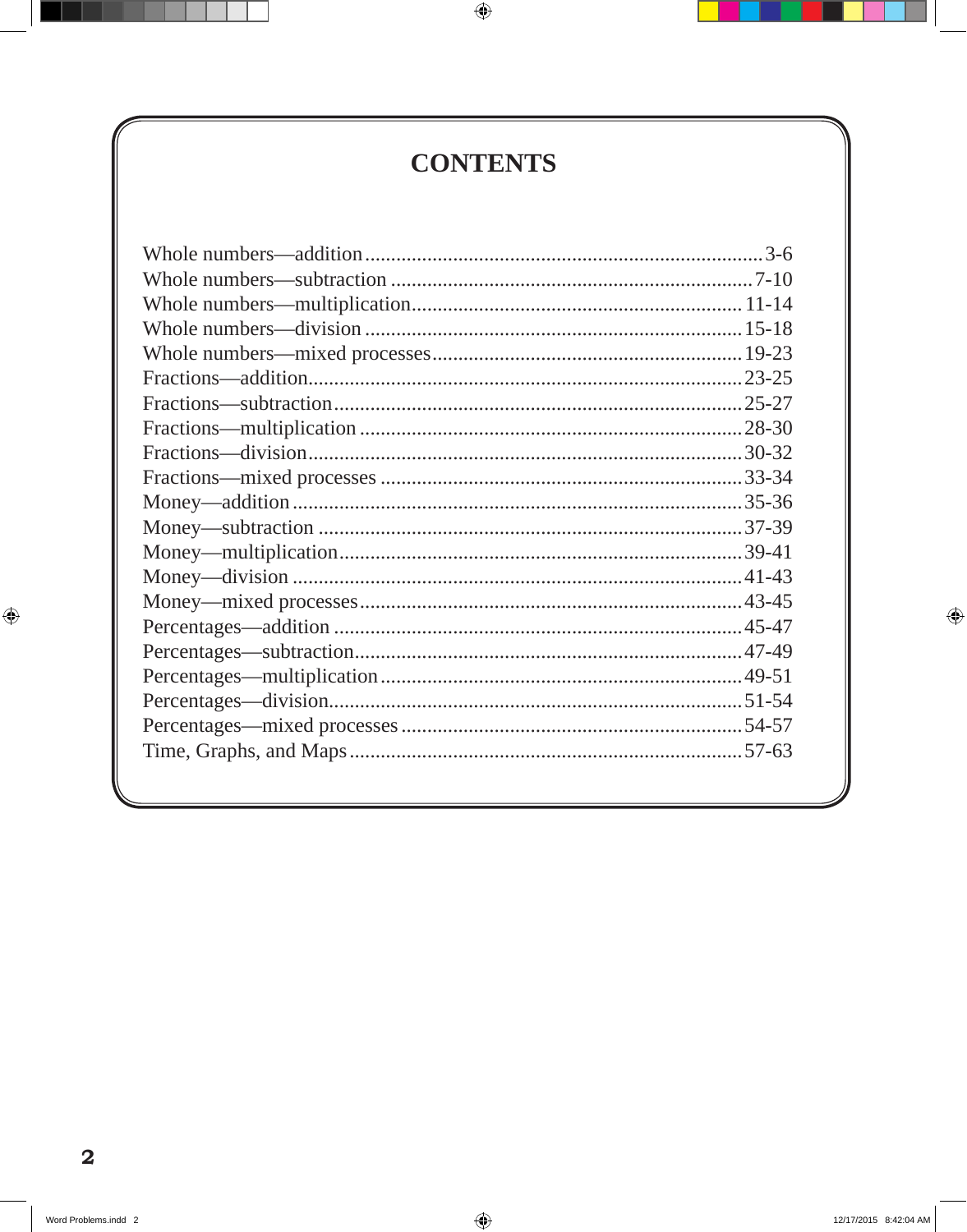Judy collects stamps. She has 76 in an album and bought 14 new ones. How many stamps does she have altogether?



| Work space                     |  |
|--------------------------------|--|
| stamps in the album            |  |
| new stamps $+$ <sub>____</sub> |  |
| total number of stamps         |  |
|                                |  |
|                                |  |
|                                |  |
|                                |  |
|                                |  |
|                                |  |
|                                |  |

Juan collects stickers. He has 1 sheet of animal stickers, 4 sheets of fruit, 8 sheets of sports, and 6 sheets of holidays. How many sheets of stickers does he have altogether?

At Pete's Pet Shop, there are 6 dogs, 4 kittens, 7 goldfish, and 1 turtle. How many pets are there in all?

\_\_\_\_\_\_\_\_\_\_\_\_\_\_\_\_\_\_\_\_\_

\_\_\_\_\_\_\_\_\_\_\_\_\_\_\_\_\_\_\_\_\_



Whole numbers—addition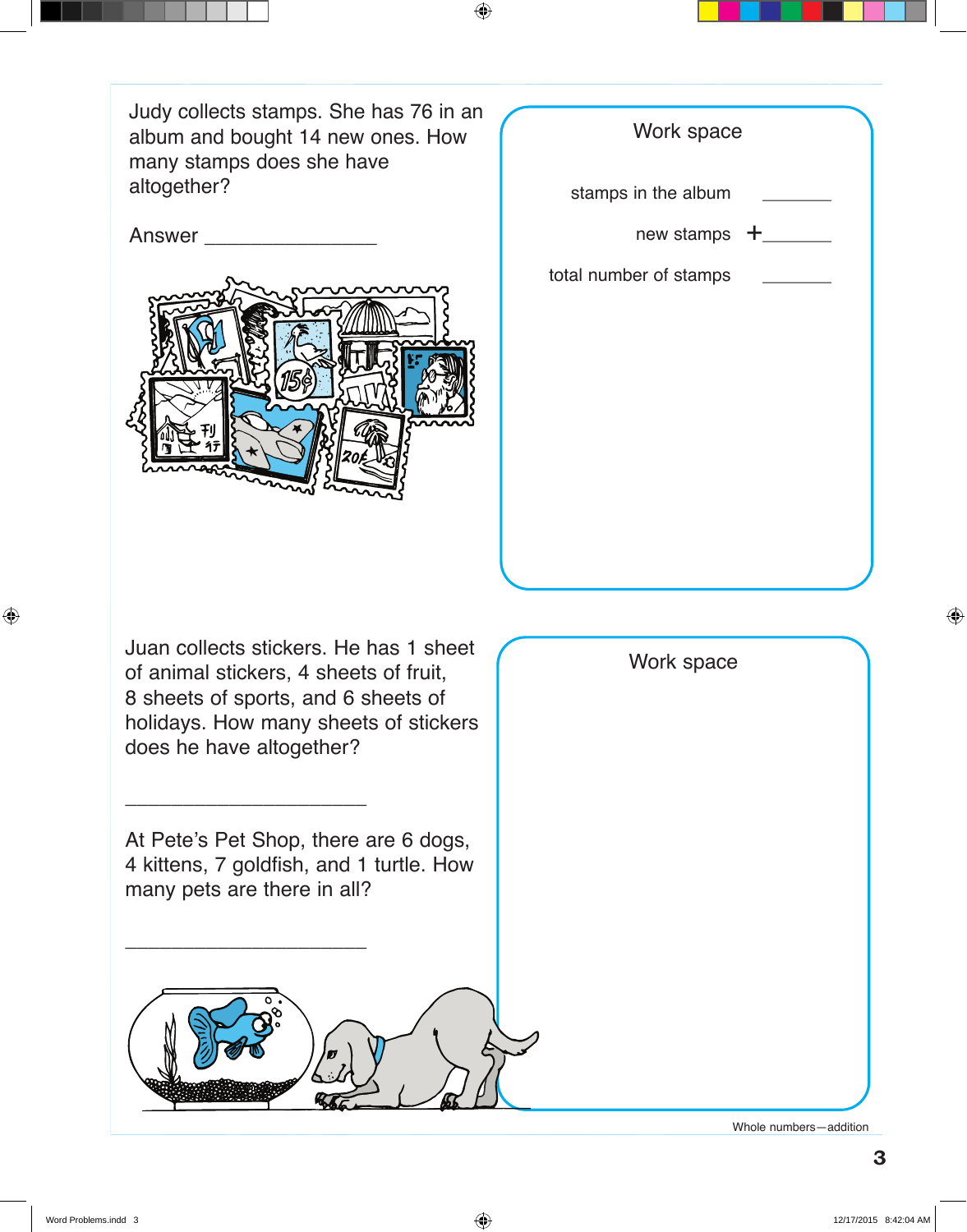![](_page_2_Picture_0.jpeg)

Mr. Llewellyn reported that in his homeroom, 16 children ride the bus to school, 13 children walk, and 6 ride in cars. How many children are there altogether?

\_\_\_\_\_\_\_\_\_\_\_\_\_\_\_\_\_\_\_\_\_

![](_page_2_Picture_2.jpeg)

Work space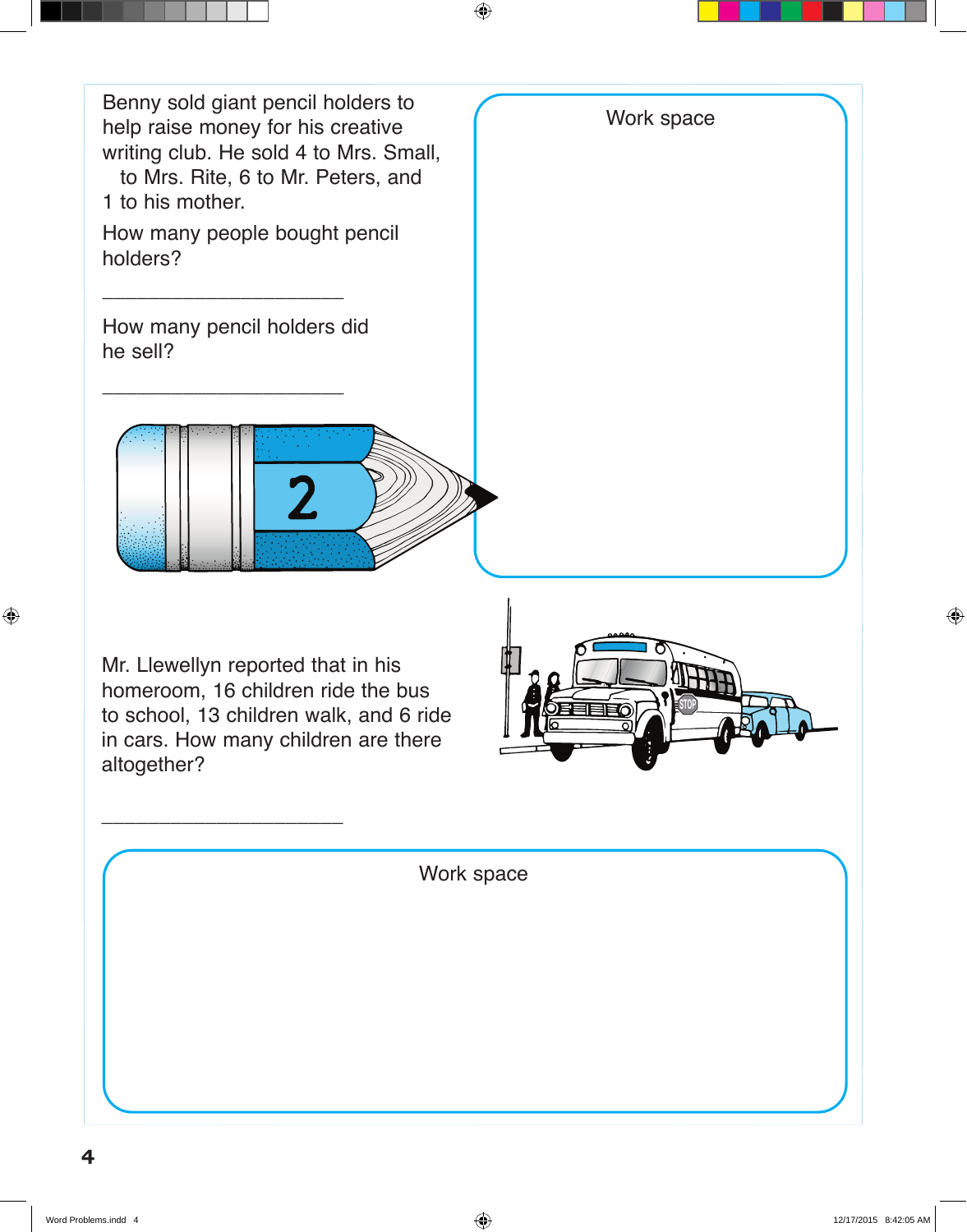At the recent All-Star Band Competition here, 75 people came from New York City, 1100 people came from the surrounding towns, and 8 live right here. How many people attended the competition altogether?

The school auditorium seats 1500 people. There is room for 50 more on the stage, and 70 can stand in the rear. How many people can be in the auditorium at one time?

 $\overline{\phantom{a}}$  , where  $\overline{\phantom{a}}$ 

| Work space                   |                                                                                                                                                                                                                                       |
|------------------------------|---------------------------------------------------------------------------------------------------------------------------------------------------------------------------------------------------------------------------------------|
|                              |                                                                                                                                                                                                                                       |
|                              |                                                                                                                                                                                                                                       |
|                              |                                                                                                                                                                                                                                       |
|                              |                                                                                                                                                                                                                                       |
|                              |                                                                                                                                                                                                                                       |
|                              |                                                                                                                                                                                                                                       |
| Work space                   | Julie went to the zoo on Friday. In the<br>morning, she saw 1 monkey, 7 lions,<br>4 bears, and 3 tigers. In the afternoon,<br>she saw 1 horse, 6 deer, and ducks.<br>How many animals did she see in the<br>morning? (Just add them.) |
| number in the morning        | How many in the afternoon?                                                                                                                                                                                                            |
| number in the afternoon<br>╈ |                                                                                                                                                                                                                                       |
| number all day               | How many all day?                                                                                                                                                                                                                     |
|                              |                                                                                                                                                                                                                                       |